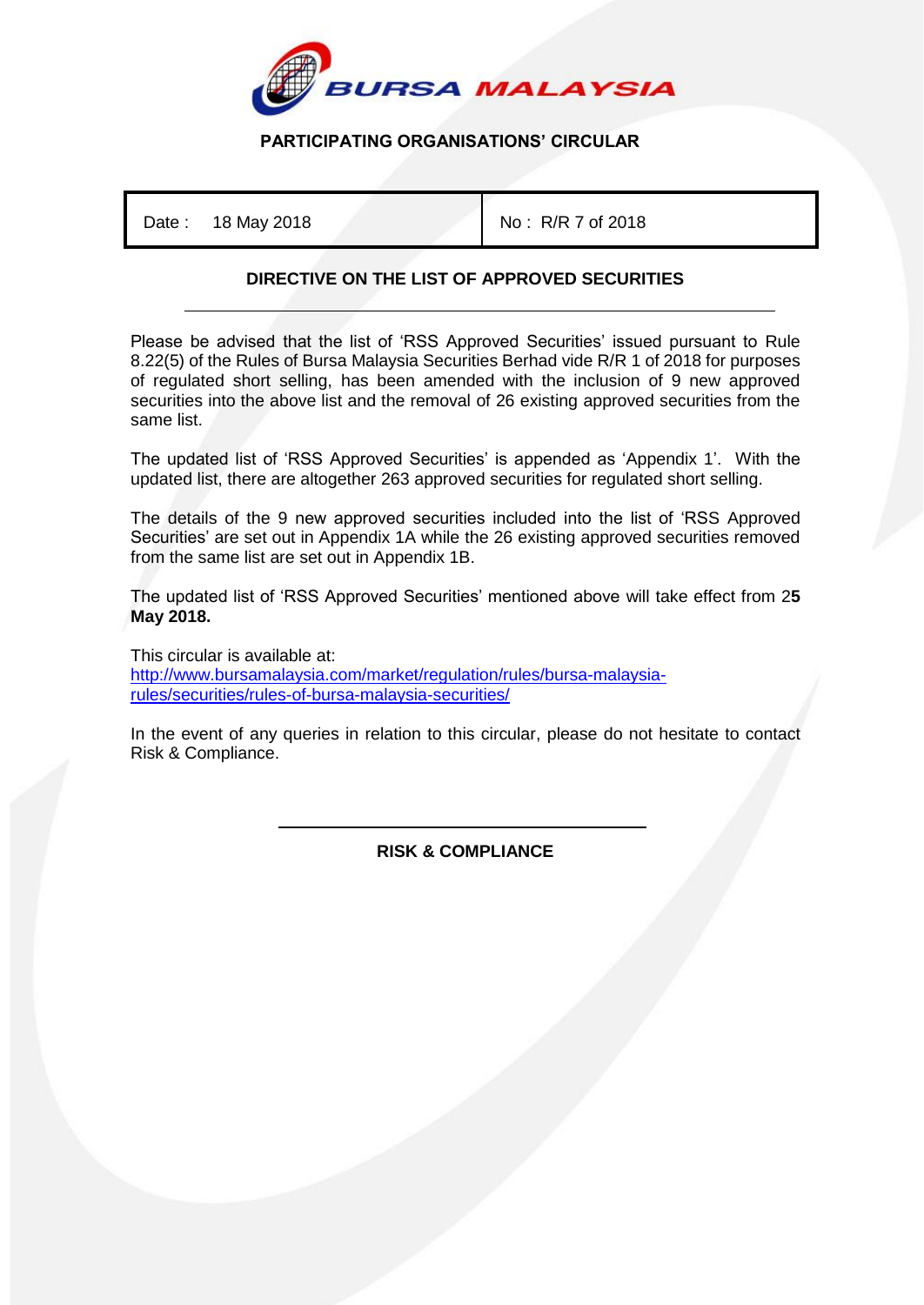| <b>RSS APPROVED SECURITIES</b><br>(With effect from 25 May 2018) |                   |                                       |  |
|------------------------------------------------------------------|-------------------|---------------------------------------|--|
| No                                                               | <b>STOCK CODE</b> | <b>STOCK LONG NAME</b>                |  |
| $\mathbf{1}$                                                     | 5250              | 7-ELEVEN MALAYSIA HOLDINGS BERHAD     |  |
| 2                                                                | 6599              | AEON CO. (M) BHD                      |  |
| 3                                                                | 5139              | AEON CREDIT SERVICE (M) BHD           |  |
| 4                                                                | 5185              | AFFIN BANK BERHAD                     |  |
| 5                                                                | 5099              | AIRASIA BHD                           |  |
| 6                                                                | 5238              | AIRASIA X BERHAD                      |  |
| 7                                                                | 5116              | AL-AQAR HEALTHCARE REIT               |  |
| 8                                                                | 2488              | ALLIANCE BANK MALAYSIA BERHAD         |  |
| 9                                                                | 1163              | ALLIANZ MALAYSIA BHD                  |  |
| 10                                                               | 5269              | AL-SALAM REAL ESTATE INVESTMENT TRUST |  |
| 11                                                               | 5127              | AMANAHRAYA REITS                      |  |
| 12                                                               | 1015              | AMMB HOLDINGS BHD                     |  |
| 13                                                               | 6556              | ANN JOO RESOURCES BHD                 |  |
| 14                                                               | 7129              | ASIA FILE CORPORATION BHD             |  |
| 15                                                               | 6399              | ASTRO MALAYSIA HOLDINGS BERHAD        |  |
| 16                                                               | 6888              | AXIATA GROUP BERHAD                   |  |
| 17                                                               | 5106              | AXIS REITS                            |  |
| 18                                                               | 3239              | BERJAYA ASSETS BERHAD                 |  |
| 19                                                               | 3395              | <b>BERJAYA CORPORATION BHD</b>        |  |
| 20                                                               | 5196              | BERJAYA FOOD BERHAD                   |  |
| 21                                                               | 4219              | BERJAYA LAND BHD                      |  |
| 22                                                               | 1562              | <b>BERJAYA SPORTS TOTO BHD</b>        |  |
| 23                                                               | 5248              | BERMAZ AUTO BERHAD                    |  |
| 24                                                               | 5258              | <b>BIMB HOLDINGS BHD</b>              |  |
| 25                                                               | 98                | BORNEO AQUA HARVEST BHD               |  |
| 26                                                               | 7036              | BORNEO OIL BHD                        |  |
| 27                                                               | 2771              | <b>BOUSTEAD HOLDINGS BHD</b>          |  |
| 28                                                               | 5254              | <b>BOUSTEAD PLANTATIONS BHD</b>       |  |
| 29                                                               | 4162              | BRITISH AMERICAN TOBACCO (M)          |  |
| 30                                                               | 5210              | <b>BUMI ARMADA BERHAD</b>             |  |
| 31                                                               | 1818              | <b>BURSA MALAYSIA BHD</b>             |  |
| 32                                                               | 7174              | CAB CAKARAN CORPORATION BHD           |  |
| 33                                                               | 2852              | CAHYA MATA SARAWAK BHD                |  |
| 34                                                               | 5105              | CAN-ONE BHD                           |  |
| 35                                                               | 5180              | CAPITALAND MALAYSIA MALL TRUST        |  |
| 36                                                               | 2836              | CARLSBERG BREWERY MALAYSIA BHD        |  |
| 37                                                               | 7076              | CB INDUSTRIAL PRODUCT HOLDING         |  |
| 38                                                               | 7148              | CCM DUOPHARMA BIOTECH BHD             |  |
| 39                                                               | 5273              | CHIN HIN GROUP BERHAD                 |  |
| 40                                                               | 5007              | CHIN WELL HOLDINGS BHD                |  |
| 41                                                               | 1023              | CIMB GROUP HOLDINGS BERHAD            |  |
| 42                                                               | 5071              | COASTAL CONTRACTS BHD                 |  |
| 43                                                               | 7205              | COCOALAND HOLDINGS BHD                |  |
| 44                                                               | 2127              | COMFORT GLOVES BERHAD                 |  |
| 45                                                               | 5094              | CSC STEEL HOLDINGS BERHAD             |  |
| 46                                                               | 5184              | <b>CYPARK RESOURCES BERHAD</b>        |  |
| 47                                                               | 7204              | D&O GREEN TECHNOLOGIES BERHAD         |  |
| 48                                                               | 4456              | DAGANG NEXCHANGE BERHAD               |  |
| 49                                                               | 5216              | DATASONIC GROUP BERHAD                |  |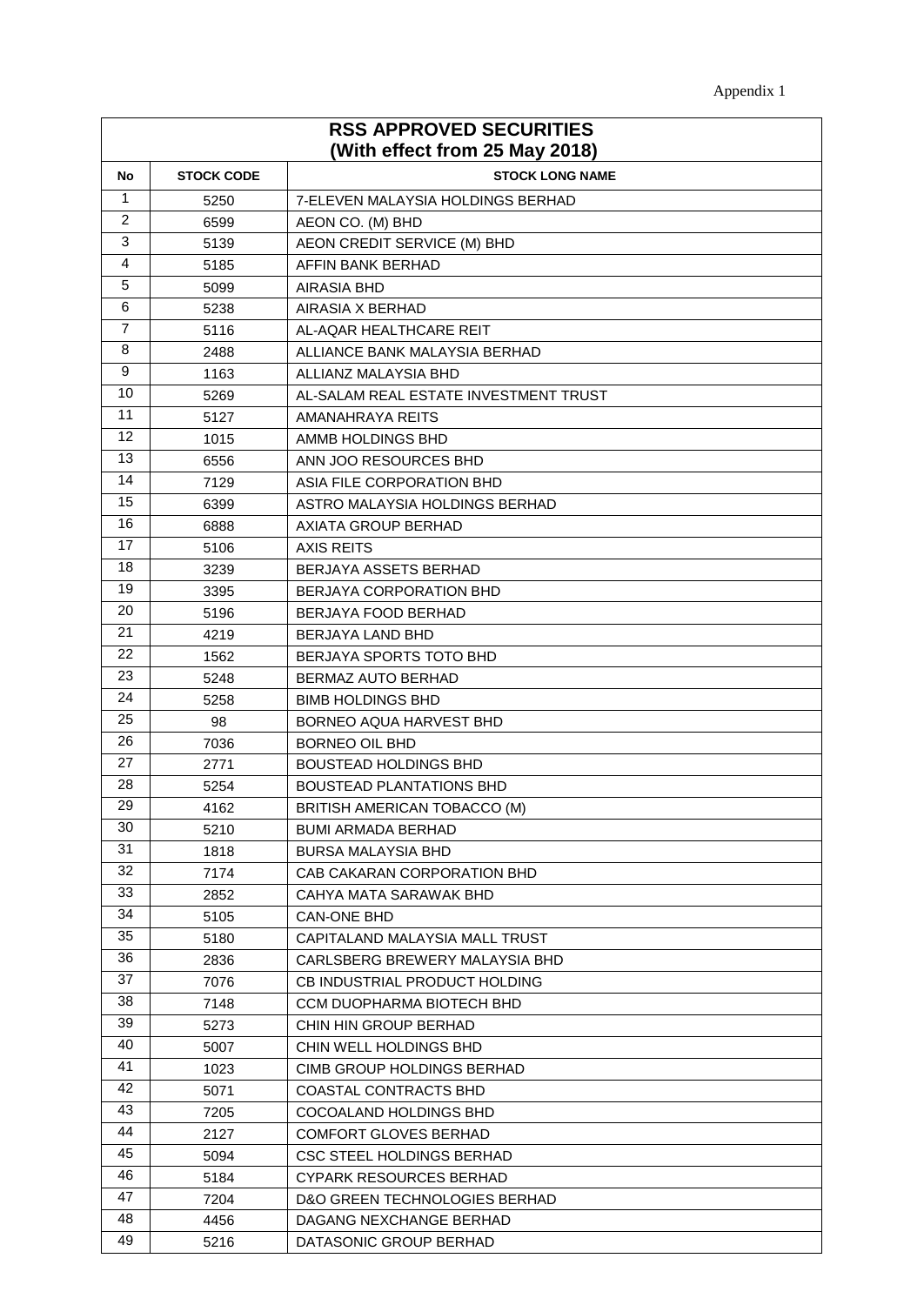| <b>RSS APPROVED SECURITIES</b><br>(With effect from 25 May 2018) |                   |                                        |  |
|------------------------------------------------------------------|-------------------|----------------------------------------|--|
| No                                                               | <b>STOCK CODE</b> | <b>STOCK LONG NAME</b>                 |  |
| 50                                                               | 5141              | DAYANG ENTERPRISE HOLDINGS BHD         |  |
| 51                                                               | 8176              | DENKO INDUSTRIAL CORPORATION           |  |
| 52                                                               | 7212              | <b>DESTINI BERHAD</b>                  |  |
| 53                                                               | 7277              | <b>DIALOG GROUP BHD</b>                |  |
| 54                                                               | 6947              | <b>DIGI.COM BHD</b>                    |  |
| 55                                                               | 1619              | DRB-HICOM BHD                          |  |
| 56                                                               | 3417              | <b>EASTERN &amp; ORIENTAL BHD</b>      |  |
| 57                                                               | 8206              | ECO WORLD DEVELOPMENT GROUP BERHAD     |  |
| 58                                                               | 5283              | ECO WORLD INTERNATIONAL BERHAD         |  |
| 59                                                               | 5253              | ECONPILE HOLDINGS BHD                  |  |
| 60                                                               | 8877              | EKOVEST BHD                            |  |
| 61                                                               | 90                | <b>ELSOFT RESEARCH BHD</b>             |  |
| 62                                                               | 5101              | EVERGREEN FIBREBOARD BHD               |  |
| 63                                                               | 5205              | EVERSENDAI CORPORATION BERHAD          |  |
| 64                                                               | 65                | EXCEL FORCE MSC BHD                    |  |
| 65                                                               | 7229              | <b>FAVELLE FAVCO BHD</b>               |  |
| 66                                                               | 3689              | <b>FRASER &amp; NEAVE HOLDINGS BHD</b> |  |
| 67                                                               | 5226              | GABUNGAN AQRS BERHAD                   |  |
| 68                                                               | 9261              | <b>GADANG HOLDINGS BHD</b>             |  |
| 69                                                               | 5398              | <b>GAMUDA BHD</b>                      |  |
| 70                                                               | 5209              | GAS MALAYSIA BERHAD                    |  |
| 71                                                               | 78                | <b>GD EXPRESS CARRIER BHD</b>          |  |
| 72                                                               | 3182              | <b>GENTING BHD</b>                     |  |
| 73                                                               | 4715              | <b>GENTING MALAYSIA BERHAD</b>         |  |
| 74                                                               | 2291              | <b>GENTING PLANTATIONS BERHAD</b>      |  |
| 75                                                               | 3204              | <b>GEORGE KENT (M) BHD</b>             |  |
| 76                                                               | 21                | <b>GHL SYSTEMS BHD</b>                 |  |
| 77                                                               | 7022              | GLOBETRONICS TECHNOLOGY BHD            |  |
| 78                                                               | 5102              | <b>GUAN CHONG BHD</b>                  |  |
| 79                                                               | 1503              | GUOCOLAND (MALAYSIA) BHD               |  |
| 80                                                               | 7668              | HAI-O ENTERPRISE BHD                   |  |
| 81                                                               | 3034              | HAP SENG CONSOLIDATED BHD              |  |
| 82                                                               | 5138              | HAP SENG PLANTATIONS HOLDINGS          |  |
| 83                                                               | 5168              | HARTALEGA HOLDINGS BHD                 |  |
| 84                                                               | 3255              | HEINEKEN MALAYSIA BERHAD               |  |
| 85                                                               | 5121              | <b>HEKTAR REITS</b>                    |  |
| 86                                                               | 4324              | HENGYUAN REFINING COMPANY BERHAD       |  |
| 87                                                               | 5095              | <b>HEVEABOARD BHD</b>                  |  |
| 88                                                               | 5072              | HIAP TECK VENTURE BHD                  |  |
| 89                                                               | 5199              | HIBISCUS PETROLEUM BHD                 |  |
| 90                                                               | 6238              | <b>HOCK SENG LEE BHD</b>               |  |
| 91                                                               | 5819              | HONG LEONG BANK BHD                    |  |
| 92                                                               | 1082              | HONG LEONG FINANCIAL GROUP BHD         |  |
| 93                                                               | 3301              | HONG LEONG INDUSTRIES BHD              |  |
| 94                                                               | 185               | HSS ENGINEERS BERHAD                   |  |
| 95                                                               | 5000              | HUME INDUSTRIES BHD                    |  |
| 96                                                               | 5024              | HUP SENG INDUSTRIES BHD                |  |
| 97                                                               | 4251              | I-BHD                                  |  |
| 98                                                               | 5606              | <b>IGB BERHAD</b>                      |  |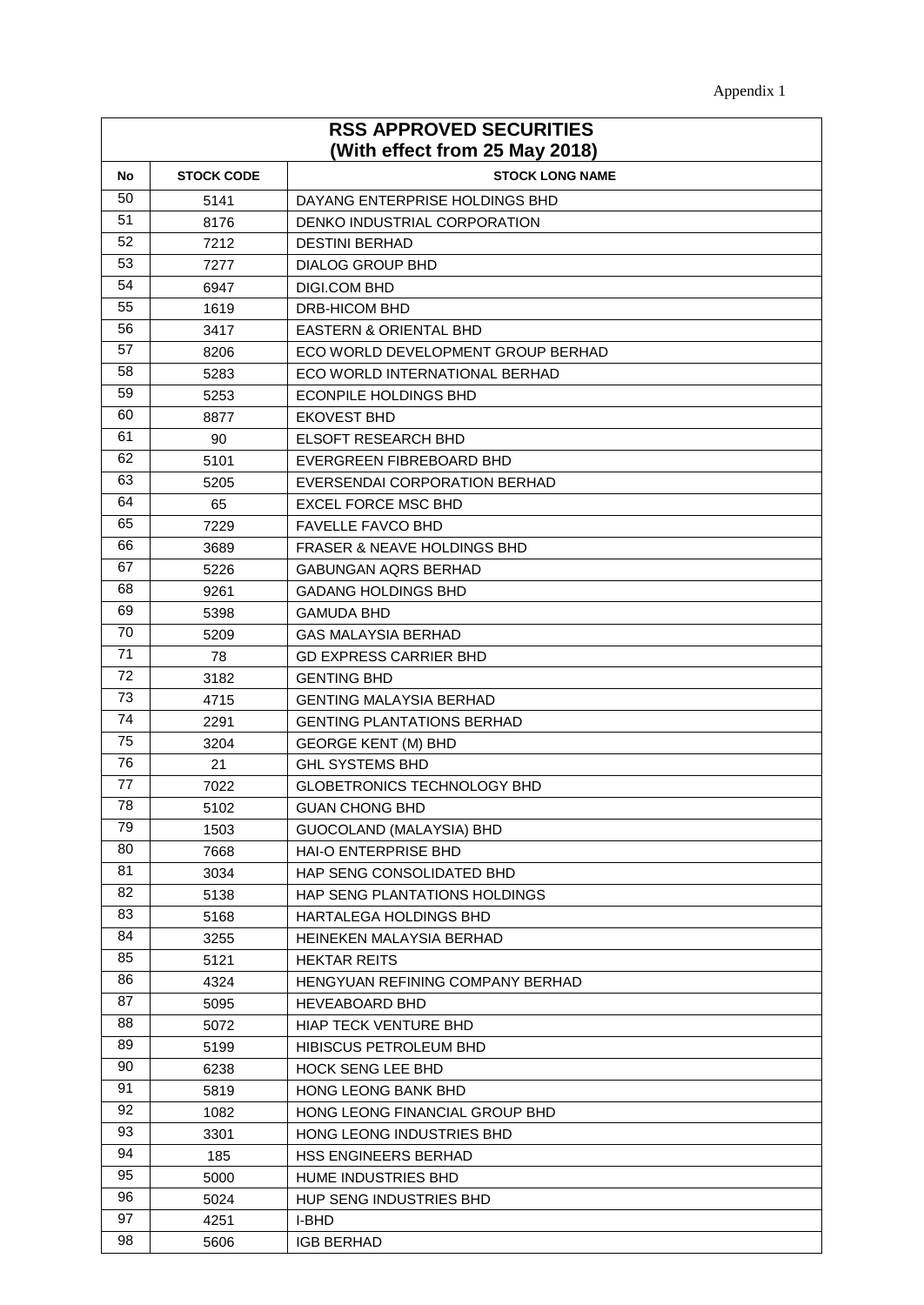| Appendix 1 |
|------------|
|            |

| <b>RSS APPROVED SECURITIES</b> |                   |                                          |  |
|--------------------------------|-------------------|------------------------------------------|--|
| (With effect from 25 May 2018) |                   |                                          |  |
| No                             | <b>STOCK CODE</b> | <b>STOCK LONG NAME</b>                   |  |
| 99                             | 5227              | <b>IGB REAL ESTATE INV TRUST</b>         |  |
| 100                            | 5225              | <b>IHH HEALTHCARE BERHAD</b>             |  |
| 101                            | 3336              | IJM CORPORATION BHD                      |  |
| 102                            | 2216              | IJM PLANTATIONS BHD                      |  |
| 103                            | 166               | INARI AMERTRON BERHAD                    |  |
| 104                            | 3379              | <b>INSAS BHD</b>                         |  |
| 105                            | 1961              | <b>IOI CORPORATION BHD</b>               |  |
| 106                            | 5249              | <b>IOI PROPERTIES GROUP BERHAD</b>       |  |
| 107                            | 1589              | ISKANDAR WATERFRONT CITY BERHAD          |  |
| 108                            | 4723              | JAKS RESOURCES BERHAD                    |  |
| 109                            | 4383              | JAYA TIASA HOLDINGS BHD                  |  |
| 110                            | 5161              | <b>JCY INTERNATIONAL BERHAD</b>          |  |
| 111                            | 127               | <b>JHM CONSOLIDATION BHD</b>             |  |
| 112                            | 5247              | KAREX BERHAD                             |  |
| 113                            | 7216              | KAWAN FOOD BHD                           |  |
| 114                            | 7161              | KERJAYA PROSPEK GROUP BERHAD             |  |
| 115                            | 3522              | KIAN JOO CAN FACTORY BHD                 |  |
| 116                            | 5027              | KIM LOONG RESOURCES BHD                  |  |
| 117                            | 5171              | KIMLUN CORPORATION BERHAD                |  |
| 118                            | 5235SS            | KLCC PROP&REITS-STAPLED SEC              |  |
| 119                            | 7164              | KNM GROUP BHD                            |  |
| 120                            | 7153              | KOSSAN RUBBER INDUSTRIES BHD             |  |
| 121<br>122                     | 5878              | KPJ HEALTHCARE BHD                       |  |
|                                | 1996              | KRETAM HOLDINGS BHD                      |  |
| 123<br>124                     | 5038              | <b>KSL HOLDINGS BHD</b>                  |  |
| 125                            | 2445              | KUALA LUMPUR KEPONG BHD                  |  |
| 126                            | 5843              | KUMPULAN PERANGSANG SELANGOR             |  |
| 127                            | 3794              | LAFARGE MALAYSIA BERHAD                  |  |
| 128                            | 3174<br>5789      | LAND & GENERAL BHD<br>LBS BINA GROUP BHD |  |
| 129                            | 7089              | LII HEN INDUSTRIES BHD                   |  |
| 130                            | 6645              | LINGKARAN TRANS KOTA HOLDINGS            |  |
| 131                            | 4235              | LION INDUSTRIES CORPORATION              |  |
| 132                            | 5284              | LOTTE CHEMICAL TITAN HOLDING BERHAD      |  |
| 133                            | 8621              | LPI CAPITAL BHD                          |  |
| 134                            | 5143              | LUXCHEM CORPORATION BHD                  |  |
| 135                            | 7087              | <b>MAGNI-TECH INDUSTRIES BHD</b>         |  |
| 136                            | 3859              | <b>MAGNUM BERHAD</b>                     |  |
| 137                            | 8583              | MAH SING GROUP BHD                       |  |
| 138                            | 5264              | MALAKOFF CORPORATION BERHAD              |  |
| 139                            | 1155              | MALAYAN BANKING BHD                      |  |
| 140                            | 3662              | MALAYAN FLOUR MILLS BHD                  |  |
| 141                            | 3891              | MALAYAN UNITED INDUSTRIES BHD            |  |
| 142                            | 5014              | MALAYSIA AIRPORTS HOLDINGS BHD           |  |
| 143                            | 1171              | MALAYSIA BUILDING SOCIETY BHD            |  |
| 144                            | 5186              | MALAYSIA MARINE AND HEAVY ENG            |  |
| 145                            | 5077              | MALAYSIAN BULK CARRIERS BHD              |  |
| 146                            | 3867              | MALAYSIAN PACIFIC INDUSTRIES             |  |
| 147                            | 1651              | MALAYSIAN RESOURCES CORPORATION BERHAD   |  |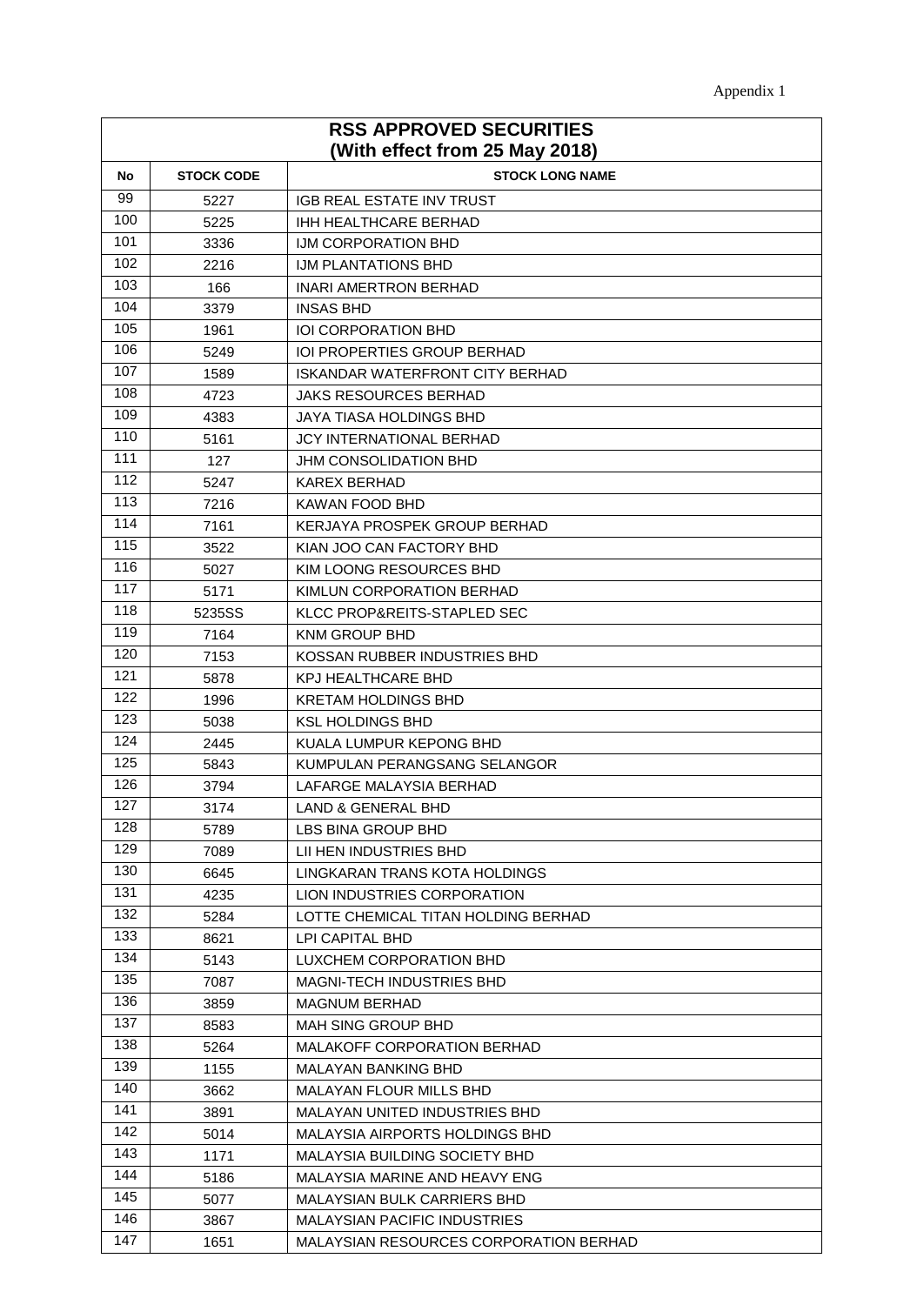| <b>RSS APPROVED SECURITIES</b><br>(With effect from 25 May 2018) |                   |                                             |
|------------------------------------------------------------------|-------------------|---------------------------------------------|
| No                                                               | <b>STOCK CODE</b> | <b>STOCK LONG NAME</b>                      |
| 148                                                              | 6181              | <b>MALTON BHD</b>                           |
| 149                                                              | 5236              | MATRIX CONCEPTS HOLDINGS BHD                |
| 150                                                              | 6012              | <b>MAXIS BERHAD</b>                         |
| 151                                                              | 5983              | MBM RESOURCES BHD                           |
| 152                                                              | 5182              | <b>MCT BERHAD</b>                           |
| 153                                                              | 5090              | MEDIA CHINESE INTERNATIONAL LT              |
| 154                                                              | 4502              | <b>MEDIA PRIMA BHD</b>                      |
| 155                                                              | 3069              | <b>MEGA FIRST CORPORATION BHD</b>           |
| 156                                                              | 7595              | MGB BERHAD                                  |
| 157                                                              | 3816              | <b>MISC BHD</b>                             |
| 158                                                              | 9571              | MITRAJAYA HOLDINGS BHD                      |
| 159                                                              | 6114              | <b>MKH BERHAD</b>                           |
| 160                                                              | 2194              | MMC CORPORATION BHD                         |
| 161                                                              | 6459              | MNRB HOLDINGS BHD                           |
| 162                                                              | 5237              | <b>MPHB Capital Berhad</b>                  |
| 163                                                              | 5123              | <b>MRCB-QUILL REIT</b>                      |
| 164                                                              | 5202              | <b>MSM MALAYSIA HOLDINGS BERHAD</b>         |
| 165                                                              | 5085              | MUDAJAYA GROUP BHD                          |
| 166                                                              | 5703              | MUHIBBAH ENGINEERING (M) BHD                |
| 167                                                              | 3905              | MULPHA INTERNATIONAL BHD                    |
| 168                                                              | 138               | MY E.G. SERVICES BHD                        |
| 169                                                              | 5275              | MYNEWS HOLDINGS BERHAD                      |
| 170                                                              | 4707              | NESTLE (M) BHD                              |
| 171                                                              | 5066              | NTPM HOLDINGS BHD                           |
| 172                                                              | 172               | <b>OCK GROUP BERHAD</b>                     |
| 173                                                              | 4006              | ORIENTAL HOLDINGS BHD                       |
| 174                                                              | 5053              | OSK HOLDINGS BHD                            |
| 175                                                              | 7095              | P.I.E. INDUSTRIAL BHD                       |
| 176                                                              | 7052              | PADINI HOLDINGS BHD                         |
| 177                                                              | 1724              | PARAMOUNT CORPORATION BHD                   |
| 178                                                              | 5657              | PARKSON HOLDINGS BHD                        |
| 179                                                              | 5212              | PAVILION REAL ESTATE INV TRUST              |
| 180                                                              | 7160              | PENTAMASTER CORPORATION BHD                 |
| 181                                                              | 5219              | PESTECH INTERNATIONAL BERHAD                |
| 182                                                              | 3042              | PETRON MALAYSIA REFINING & MARKETING BERHAD |
| 183                                                              | 5183              | PETRONAS CHEMICALS GROUP BHD                |
| 184                                                              | 5681              | PETRONAS DAGANGAN BHD                       |
| 185                                                              | 6033              | PETRONAS GAS BHD                            |
| 186                                                              | 9598              | PINTARAS JAYA BHD                           |
| 187                                                              | 5075              | PLENITUDE BHD                               |
| 188                                                              | 4634              | POS MALAYSIA BHD                            |
| 189                                                              | 7237              | POWER ROOT BERHAD                           |
| 190                                                              | 4065              | PPB GROUP BHD                               |
| 191                                                              | 8869              | PRESS METAL ALUMINIUM HOLDINGS BERHAD       |
| 192                                                              | 5204              | PRESTARIANG BERHAD                          |
| 193                                                              | 5070              | PROTASCO BHD                                |
| 194                                                              | 1295              | PUBLIC BANK BHD                             |
| 195                                                              | 7084              | <b>QL RESOURCES BHD</b>                     |
| 196                                                              | 5272              | RANHILL HOLDINGS BERHAD                     |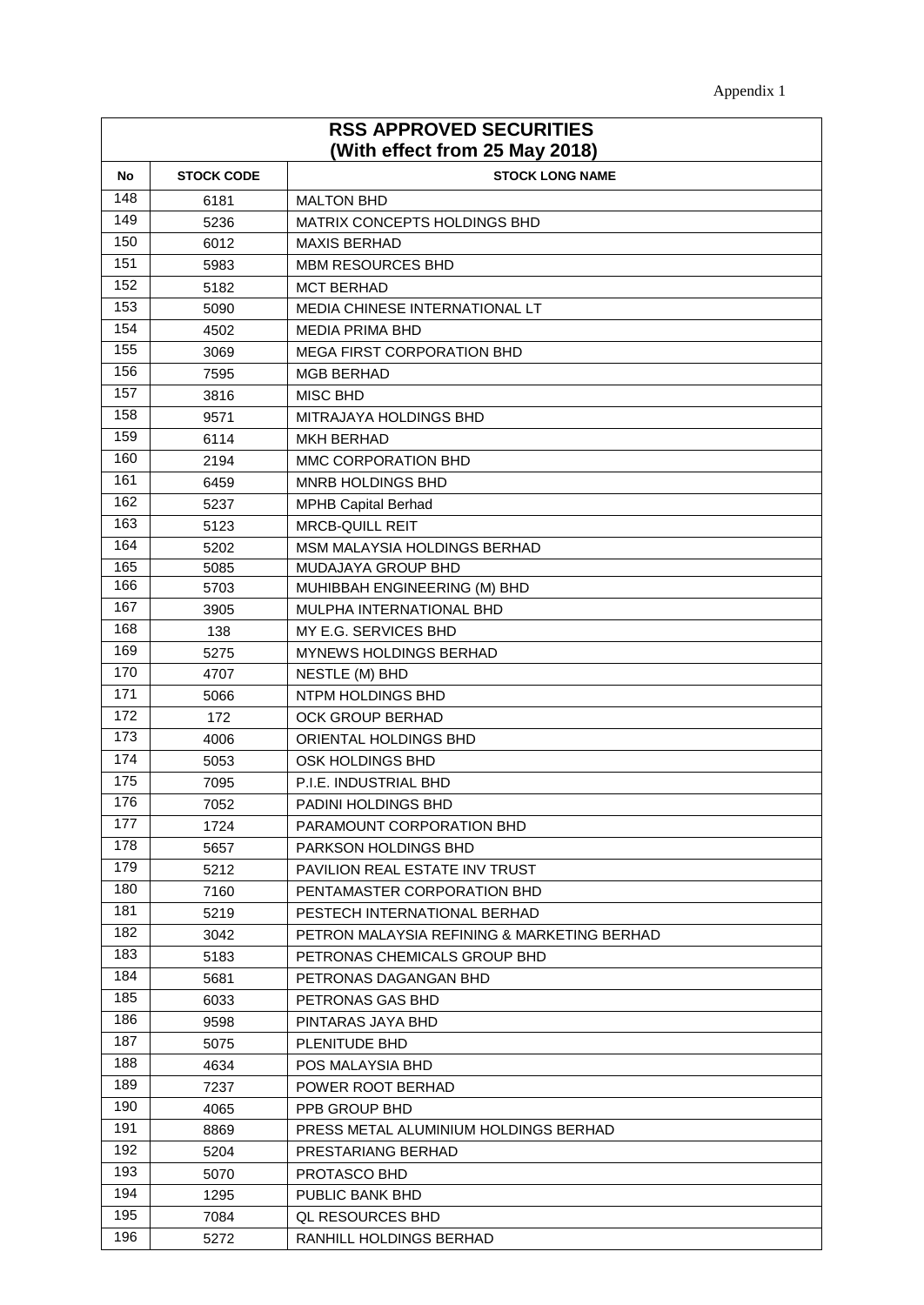| Appendix 1 |
|------------|
|            |

| <b>RSS APPROVED SECURITIES</b><br>(With effect from 25 May 2018) |                   |                                  |  |
|------------------------------------------------------------------|-------------------|----------------------------------|--|
| No                                                               | <b>STOCK CODE</b> | <b>STOCK LONG NAME</b>           |  |
| 197                                                              | 9296              | <b>RCE CAPITAL BHD</b>           |  |
| 198                                                              | 1066              | <b>RHB BANK BERHAD</b>           |  |
| 199                                                              | 5113              | RIMBUNAN SAWIT BHD               |  |
| 200                                                              | 9741              | ROHAS TECNIC BERHAD              |  |
| 201                                                              | 5218              | SAPURA ENERGY BERHAD             |  |
| 202                                                              | 5126              | SARAWAK OIL PALMS BHD            |  |
| 203                                                              | 99                | <b>SCICOM (MSC) BHD</b>          |  |
| 204                                                              | 4731              | <b>SCIENTEX BERHAD</b>           |  |
| 205                                                              | 9792              | <b>SEG INTERNATIONAL BHD</b>     |  |
| 206                                                              | 5279              | SERBA DINAMIK HOLDINGS BERHAD    |  |
| 207                                                              | 5517              | SHANGRI-LA HOTELS (M) BHD        |  |
| 208                                                              | 4197              | SIME DARBY BHD                   |  |
| 209                                                              | 5285              | SIME DARBY PLANTATION BERHAD     |  |
| 210                                                              | 5288              | SIME DARBY PROPERTY BERHAD       |  |
| 211                                                              | 2739              | SINO HUA-AN INTERNATIONAL BHD    |  |
| 212                                                              | 7155              | <b>SKP RESOURCES BHD</b>         |  |
| 213                                                              | 5665              | SOUTHERN STEEL BHD               |  |
| 214                                                              | 8664              | SP SETIA BHD                     |  |
| 215                                                              | 6084              | STAR MEDIA GROUP BERHAD          |  |
| 216                                                              | 3743              | SUNSURIA BERHAD                  |  |
| 217                                                              | 5211              | SUNWAY BERHAD                    |  |
| 218                                                              | 5263              | SUNWAY CONSTRUCTION GROUP BERHAD |  |
| 219                                                              | 5176              | SUNWAY REAL ESTATE INVT TRUST    |  |
| 220                                                              | 7106              | SUPERMAX CORPORATION BHD         |  |
| 221                                                              | 6521              | SURIA CAPITAL HOLDINGS BHD       |  |
| 222                                                              | 6139              | SYARIKAT TAKAFUL MALAYSIA BHD    |  |
| 223                                                              | 5012              | TA ANN HOLDINGS BHD              |  |
| 224                                                              | 4898              | TA ENTERPRISE BHD                |  |
| 225                                                              | 5158              | TA GLOBAL BHD                    |  |
| 226                                                              | 8524              | TALIWORKS CORPORATION BHD        |  |
| 227                                                              | 4405              | TAN CHONG MOTOR HOLDINGS BHD     |  |
| 228                                                              | 2054              | TDM BHD                          |  |
| 229                                                              | 4863              | <b>TELEKOM MALAYSIA BHD</b>      |  |
| 230                                                              | 5347              | <b>TENAGA NASIONAL BHD</b>       |  |
| 231                                                              | 5112              | TH PLANTATIONS BHD               |  |
| 232                                                              | 7034              | THONG GUAN INDUSTRIES BHD        |  |
| 233                                                              | 12                | THREE-A RESOURCES BHD            |  |
| 234                                                              | 5031              | TIME DOTCOM BHD                  |  |
| 235                                                              | 8397              | TIONG NAM LOGISTICS HOLDINGS     |  |
| 236                                                              | 5239              | TITIJAYA LAND BERHAD             |  |
| 237                                                              | 101               | TMC LIFE SCIENCES BHD            |  |
| 238                                                              | 7113              | TOP GLOVE CORPORATION BHD        |  |
| 239                                                              | 5401              | TROPICANA CORPORATION BERHAD     |  |
| 240                                                              | 9059              | TSH RESOURCES BHD                |  |
| 241                                                              | 5230              | TUNE PROTECT GROUP BERHAD        |  |
| 242                                                              | 7100              | UCHI TECHNOLOGIES BHD            |  |
| 243                                                              | 1368              | UEM EDGENTA BERHAD               |  |
| 244                                                              | 5148              | <b>UEM SUNRISE BERHAD</b>        |  |
| 245                                                              | 4588              | UMW HOLDINGS BHD                 |  |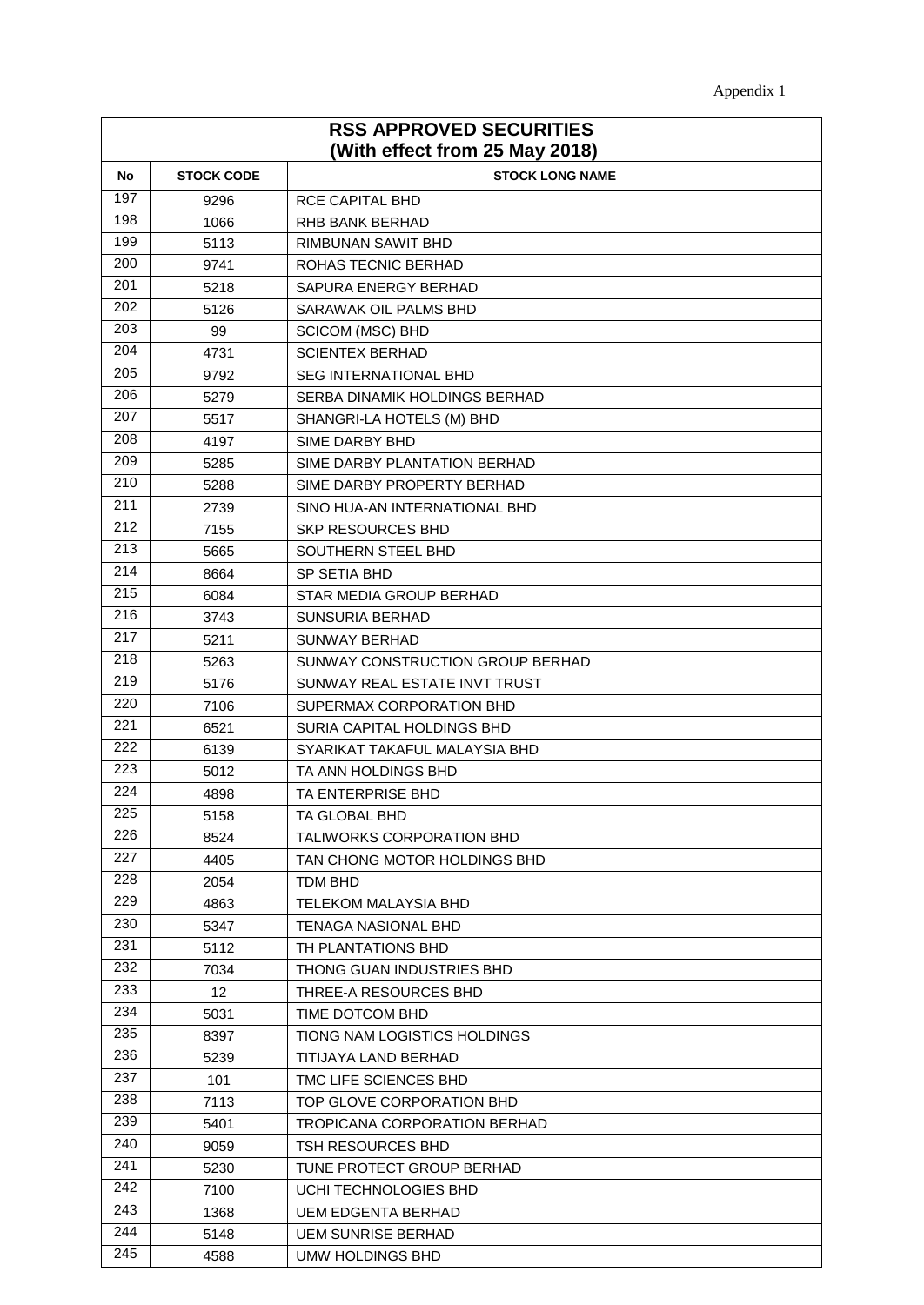| <b>RSS APPROVED SECURITIES</b><br>(With effect from 25 May 2018) |                   |                                  |
|------------------------------------------------------------------|-------------------|----------------------------------|
| No                                                               | <b>STOCK CODE</b> | <b>STOCK LONG NAME</b>           |
| 246                                                              | 5243              | UMW OIL & GAS CORPORATION BHD    |
| 247                                                              | 5005              | UNISEM (M) BHD                   |
| 248                                                              | 5200              | <b>UOA DEVELOPMENT BERHAD</b>    |
| 249                                                              | 7250              | <b>UZMA BHD</b>                  |
| 250                                                              | 6963              | <b>V.S INDUSTRY BHD</b>          |
| 251                                                              | 97                | <b>VITROX CORPORATION BHD</b>    |
| 252                                                              | 5142              | WAH SEONG CORPORATION BHD        |
| 253                                                              | 3565              | <b>WCE HOLDINGS BERHAD</b>       |
| 254                                                              | 9679              | <b>WCT HOLDINGS BERHAD</b>       |
| 255                                                              | 7231              | <b>WELLCALL HOLDINGS BHD</b>     |
| 256                                                              | 5246              | <b>WESTPORTS HOLDINGS BERHAD</b> |
| 257                                                              | 7293              | YINSON HOLDINGS BHD              |
| 258                                                              | 3158              | YNH PROPERTY BHD                 |
| 259                                                              | 7066              | YONG TAI BHD                     |
| 260                                                              | 4677              | <b>YTL CORPORATION BHD</b>       |
| 261                                                              | 5109              | YTL HOSPITALITY REIT             |
| 262                                                              | 6742              | YTL POWER INTERNATIONAL BHD      |
| 263                                                              | 5131              | <b>ZHULIAN CORPORATION BHD</b>   |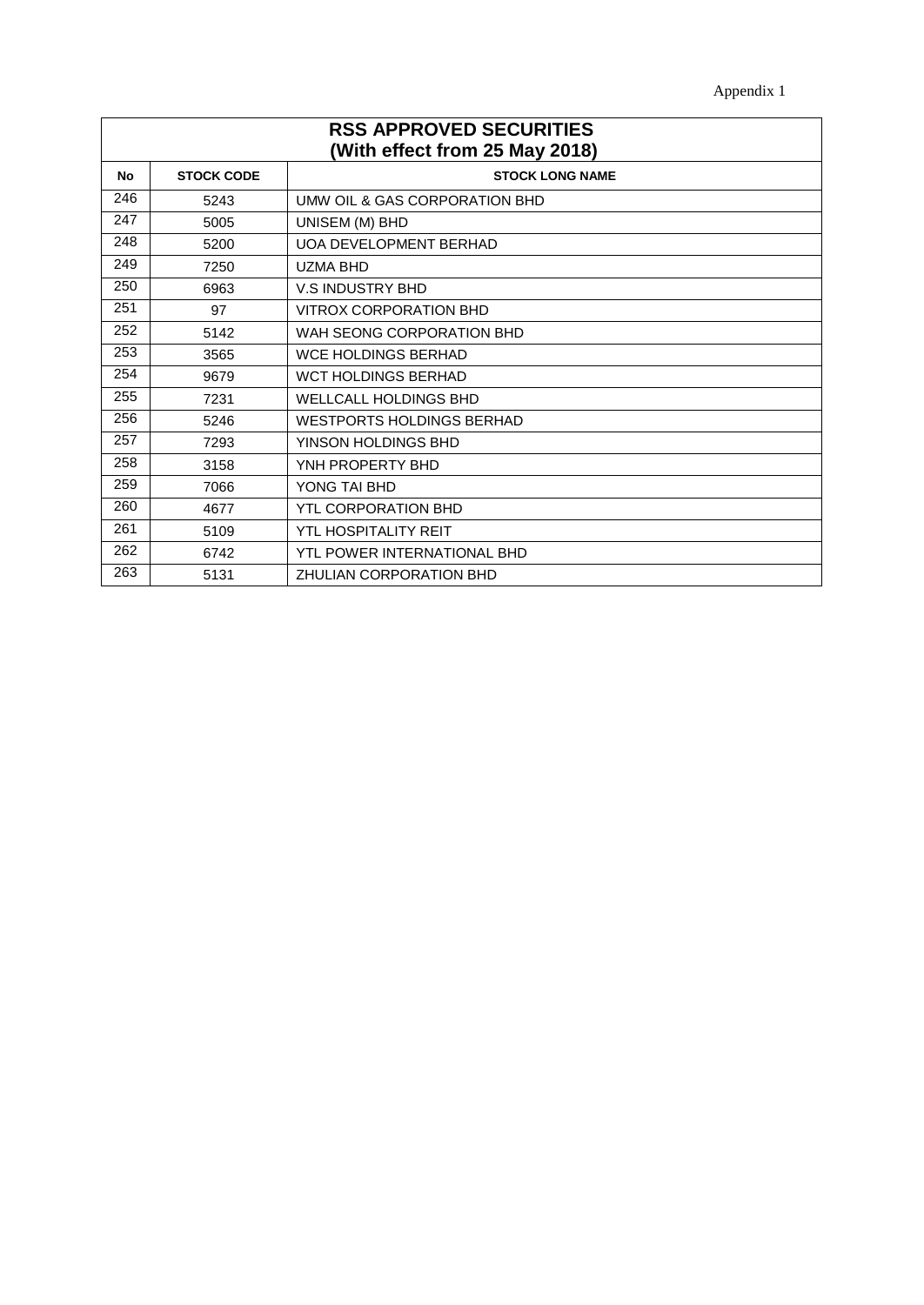| <b>RSS – INCLUSION LIST</b><br>(With effect from 25 May 2018) |                   |                               |  |
|---------------------------------------------------------------|-------------------|-------------------------------|--|
| <b>No</b>                                                     | <b>STOCK CODE</b> | <b>STOCK LONG NAME</b>        |  |
|                                                               | 0098              | BORNEO AQUA HARVEST BHD       |  |
| $\overline{2}$                                                | 8176              | DENKO INDUSTRIAL CORPORATION  |  |
| 3                                                             | 0185              | <b>HSS ENGINEERS BERHAD</b>   |  |
| 4                                                             | 5606              | <b>IGB BERHAD</b>             |  |
| 5                                                             | 5027              | KIM LOONG RESOURCES BHD       |  |
| 6                                                             | 5182              | <b>MCT BERHAD</b>             |  |
| 7                                                             | 5285              | SIME DARBY PLANTATION BERHAD  |  |
| 8                                                             | 5288              | SIME DARBY PROPERTY BERHAD    |  |
| 9                                                             | 2739              | SINO HUA-AN INTERNATIONAL BHD |  |